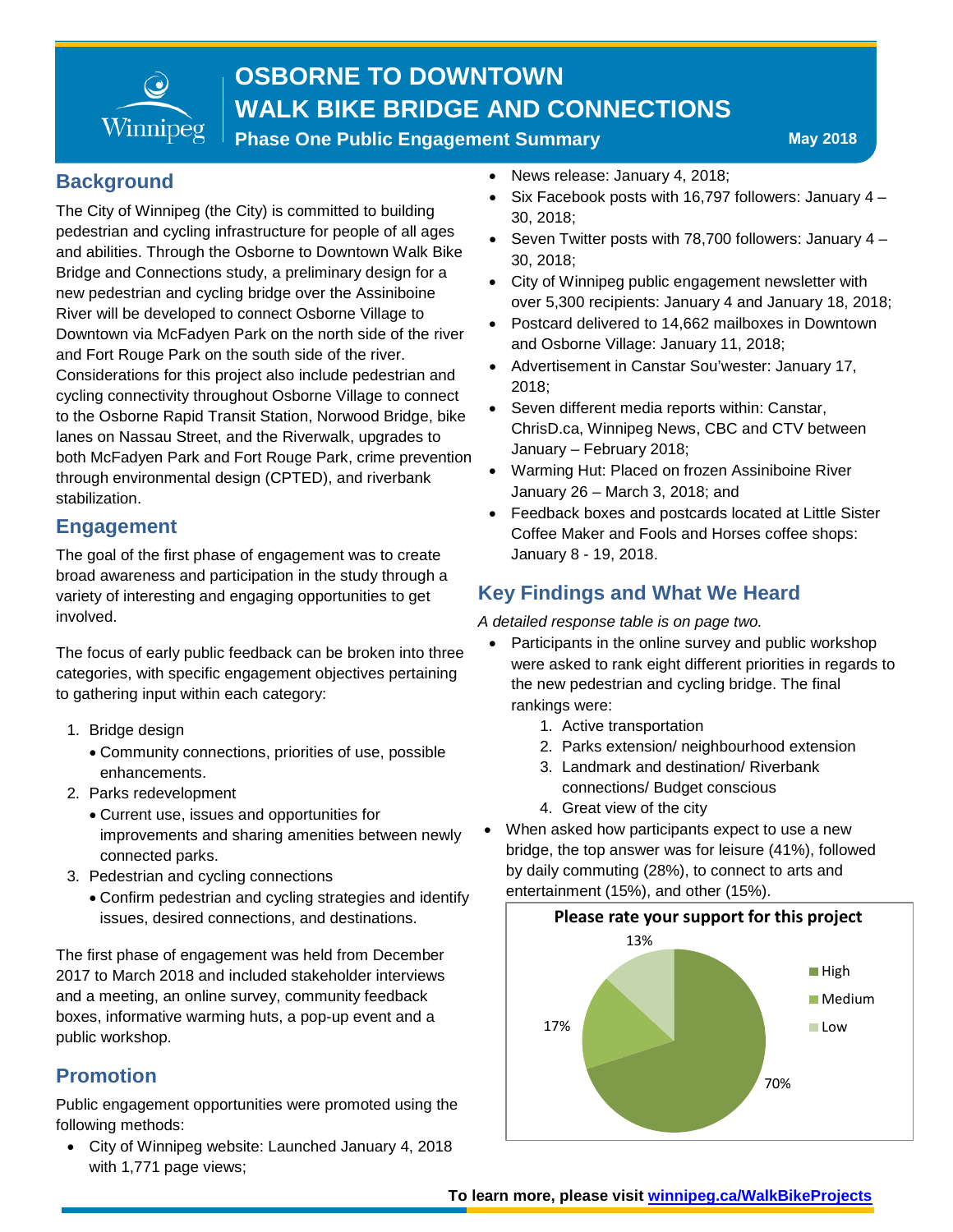

**Phase One Public Engagement Summary May 2018** 

| <b>Date</b>                                   | <b>Activity</b>                                 | <b>Details</b>                                                                                                                                                                                                                                                                                                              |
|-----------------------------------------------|-------------------------------------------------|-----------------------------------------------------------------------------------------------------------------------------------------------------------------------------------------------------------------------------------------------------------------------------------------------------------------------------|
| <b>December 19, 2017</b><br>- January 3, 2018 | Key stakeholder<br>interviews                   | Six one-on-one phone calls with community organization representatives who have<br>an interest in the project.                                                                                                                                                                                                              |
| January $4 - 31$ ,<br>2018                    | Online<br>interactive<br>survey                 | Completed by 1,046 participants from a widely representative population describing<br>their link to the area as: resident of Osborne Village (25.4%); visitor to the area<br>(23.25%); traveler through the area (20.83%); resident of Downtown (15.99%); work<br>in the area $(14.11\%)$ , and; business owner $(0.4\%)$ . |
| January 8 - 19,<br>2018                       | Coffee shop<br>feedback boxes                   | Collected 58 completed postcards. Participants were encouraged to draw a bridge<br>that would best support their needs and discuss the benefits of greater connectivity.                                                                                                                                                    |
| <b>January 18, 2018</b>                       | Stakeholder<br>meeting                          | Invitations were sent to approximately 40 stakeholder organizations. The<br>stakeholder meeting was attended by project staff and representatives from eight<br>different organizations.                                                                                                                                    |
| <b>January 25, 2018</b>                       | Public workshop                                 | The event was attended by 71 members of the public. Participants provided<br>feedback through a variety of group activities centred on the bridge, parks, and the<br>cycling network.                                                                                                                                       |
| January 26 -<br>March 3, 2018                 | <b>Warming Hut</b>                              | Included in the internal competition of installations along the Red River Mutual Trail,<br>the hut was located on the proposed location of a future bridge. The hut encouraged<br>creative thinking about the project, included messaging about project benefits, and<br>drove visitors to the project website.             |
| March 1, 2018                                 | Pop-up event                                    | 70 interactions. Located at the Warming Hut and at The Forks, the joint event with<br>the designers of the hut allowed residents and members of the public to ask<br>questions of the project team and sign-up for project updates.                                                                                         |
| March 13 & 14,<br>2018                        | Visits with<br>businesses in<br>Osborne Village | Conducted 35 in-person discussion with employees and owners of businesses<br>within Osborne Village, dropped off 140 letters and received eight additional<br>submissions through a targetted survey for businesses in Osborne Village.                                                                                     |

| <b>What We Heard</b>                                                                                                                                              | <b>How It Was Considered*</b>                                                                                                                                                                                                                                                                                                                                                                                                                                                                                                                                                             |  |
|-------------------------------------------------------------------------------------------------------------------------------------------------------------------|-------------------------------------------------------------------------------------------------------------------------------------------------------------------------------------------------------------------------------------------------------------------------------------------------------------------------------------------------------------------------------------------------------------------------------------------------------------------------------------------------------------------------------------------------------------------------------------------|--|
| <b>BRIDGE</b>                                                                                                                                                     |                                                                                                                                                                                                                                                                                                                                                                                                                                                                                                                                                                                           |  |
| Participants most preferred a bridge<br>with a focus on active transportation.                                                                                    | The primary purpose of the bridge is to provide a crossing that accommodates all<br>forms of active transportation, including cyclists and pedestrians. The project will<br>be designed to respond functionally, safely and pleasingly to the needs of all<br>users.                                                                                                                                                                                                                                                                                                                      |  |
|                                                                                                                                                                   | As the project team moves forward with the evaluation of several different bridge<br>design options, the evaluation criteria has been changed to reflect a heavier<br>weighting on active transportation/pedestrian accommodations.                                                                                                                                                                                                                                                                                                                                                       |  |
| Participants expressed concerns about<br>AT safety on and around the bridge,<br>noting separation of cyclist and<br>pedestrian traffic as a possible<br>solution. | The risk of conflict between different categories of users is always taken into<br>account in the design of a bridge. The bridge options do not show a physical<br>separator (i.e. a curb) between pedestrians and cyclists on the bridge as it<br>prevents pedestrians from safely accessing all sides of the bridge. Coloured or<br>textured delineation and/or paths, as well as signage on the bridge will be<br>considered in future design stages to help direct users in specific areas to prevent<br>user conflicts, as the bridge width will be designed to be five metres wide. |  |
|                                                                                                                                                                   | The bridge widths and bridge approaches through the parks (and to and from bike<br>paths/the roads beyond the parks) will be designed to reduce collisions.<br>Appropriate signage will be installed to advise cyclists to slow down or dismount.<br>The top of the bridge deck (walking/riding surfaces) will be designed as best as<br>possible to be comfortable and safe for Winnipeggers of all ages and abilities,<br>including cyclists and pedestrians, and for all seasons.                                                                                                      |  |
|                                                                                                                                                                   | On either side of the bridge, the park setting, adjacent activities like playgrounds,<br>and curved form of the paths will help calm speeds and heighten awareness,<br>reducing conflicts between cyclists, pedestrians, and park users.                                                                                                                                                                                                                                                                                                                                                  |  |
| Concerns about isolation and crime                                                                                                                                | The bridge deck will be completely visible from both parks and the riverwalk below,                                                                                                                                                                                                                                                                                                                                                                                                                                                                                                       |  |

**To learn more, please visit [winnipeg.ca/WalkBikeProjects](http://winnipeg.ca/PublicWorks/pedestriansCycling/walkBikeProjects/default.stm)**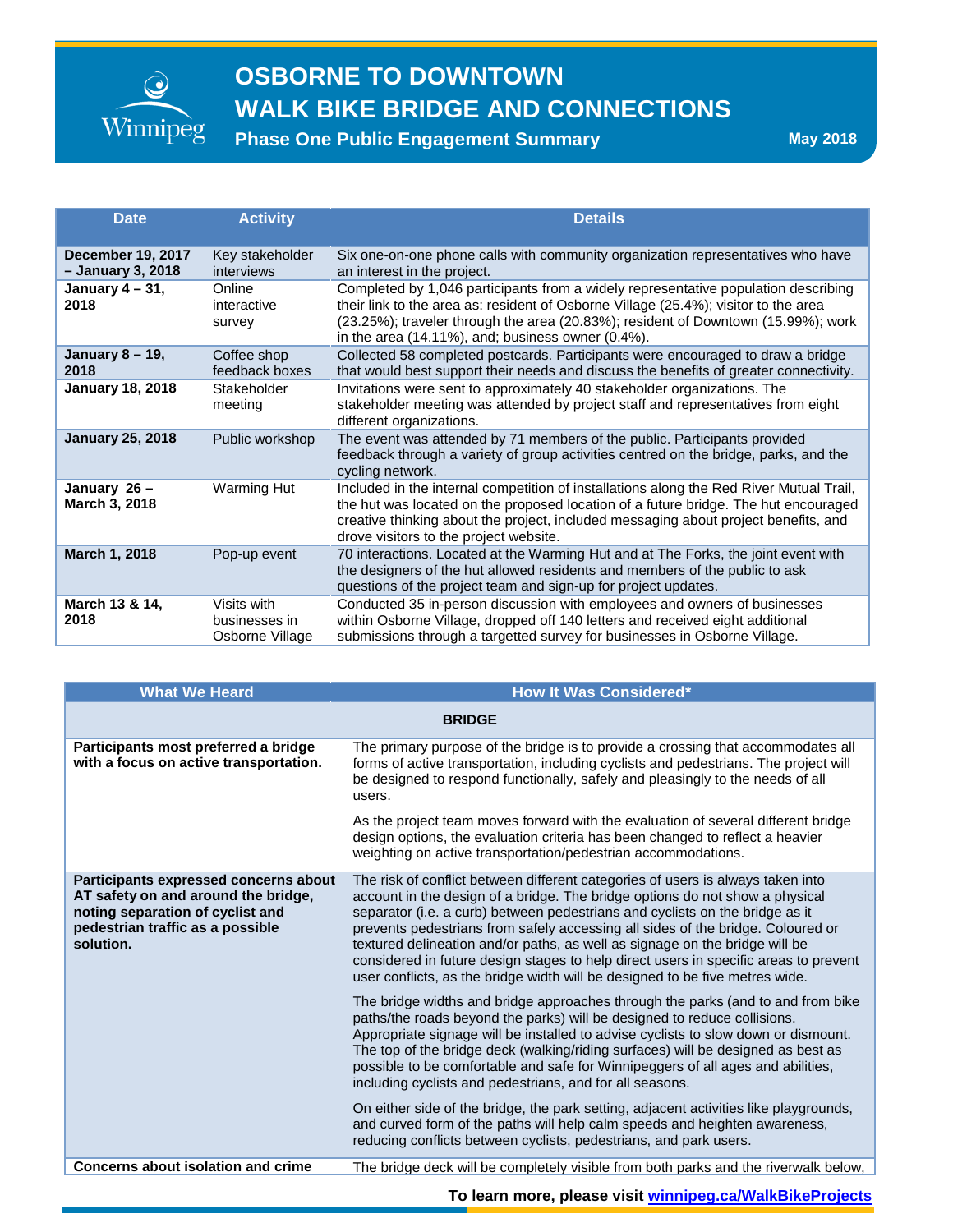

### **Phase One Public Engagement Summary May 2018** May 2018

| prevention on the bridge and in the<br>parks.                                                                                                     |  | and special consideration will be taken into account during detailed design to<br>avoid the development of potentially unsafe locations (e.g. hiding spots). Lighting<br>will be designed so that individuals are seen from a long distance at night.                                                                                                                                                                                                                           |
|---------------------------------------------------------------------------------------------------------------------------------------------------|--|---------------------------------------------------------------------------------------------------------------------------------------------------------------------------------------------------------------------------------------------------------------------------------------------------------------------------------------------------------------------------------------------------------------------------------------------------------------------------------|
|                                                                                                                                                   |  | Park lighting will be further reviewed as part of the detailed design, and any new<br>vegetation will be selected and located to preserve sightlines and eliminate hiding<br>spots. The expected increase in activity in both parks due to this new bridge will<br>also be an effective deterrent to criminal activity. Crime prevention through<br>environmental design (CPTED) principles will apply.                                                                         |
| Year-round use of the bridge was a<br>high priority, in particular regarding<br>safe and comfortable use during the<br>winter.                    |  | The bridge will be designed to enable year-round use, will comply with snow<br>clearing requirements, and its top surface will be constructed to provide safe, non-<br>slip conditions when wet. A 5.0 m bridge clear width was selected in accordance<br>with engineering guidelines to provide enough space for pedestrians and cyclists<br>(including wheelchair users) to share the space. This also allows enough space for<br>snow clearing vehicles.                     |
|                                                                                                                                                   |  | Within the parks, planting design and path alignments will take winter comfort into<br>consideration and capitalize on the natural sheltering effect of the existing mature<br>trees and the topography.                                                                                                                                                                                                                                                                        |
| Questions were raised about project<br>need and if surrounding bridges could<br>be improved for pedestrians and                                   |  | Property constraints and other factors prevented complete expansion of the<br>Cycling Network on Osborne Street (including the Osborne Bridge) at the time of<br>the rehabilitation in 2010-2012.                                                                                                                                                                                                                                                                               |
| cyclists.                                                                                                                                         |  | The Midtown Bridge (along Donald Street) was recently rehabilitated to expand its<br>service life; however, deck expansion to accommodate cycling traffic and the<br>allowance for roadway shoulders would require another major rehabilitation phase<br>(including substructure expansion), and this would be very costly and not practical<br>at this time.                                                                                                                   |
| There was a strong preference for the<br>creative use of lighting on and under<br>the bridge as both a safety requirement<br>and artful addition. |  | In order to enhance the experience of bridge users and onlookers, the creative use<br>of lighting will be incorporated into the preliminary and detailed design of the<br>bridge. Lighting will be designed to minimize light pollution and to provide sufficient<br>levels to ensure the safety of the public.                                                                                                                                                                 |
| Participants indicated a desire for<br>public art to be incorporated into the<br>bridge or bridge deck.                                           |  | There is the possibility that the architectural design of a bridge is in itself a form of<br>public art. The use of public art could be considered during the detailed design<br>stage.                                                                                                                                                                                                                                                                                         |
| While not a top priority, there were<br>several suggestions on how to<br>enhance lookout opportunities on the<br>bridge.                          |  | The bridge will be a natural location for users to stop and admire the city and the<br>river. The deck space will be organized to allow for this to happen without<br>hindrance of movement for passersby.                                                                                                                                                                                                                                                                      |
| Gardens, planters or communal<br>gardens were requested on the bridge.                                                                            |  | The City's Parks and Open Spaces division deems from past experience that this<br>is very difficult to maintain, therefore this feature has not been included in the<br>bridge options designs. However, vegetation will be incorporated in to the new<br>Parks designs and the tree canopy will provide vegetation near and partially above<br>the bridge.                                                                                                                     |
| The environmental impact of the bridge<br>regarding light pollution and riverbank<br>impact.                                                      |  | Consideration will be taken with respect to environmental impact. The bridge<br>options will be developed to not include any in-stream piers (columns) in order to<br>reduce impact on the river habitat and prevent ice jams in the spring, as well as<br>allow for uninterrupted river flow.                                                                                                                                                                                  |
|                                                                                                                                                   |  | Some trees will need to be removed for construction of riverbank stabilization, to<br>allow access to construct the bridge, and to build accessible ramps extending to<br>the riverwalk. The design team is working to minimize impact on existing,<br>especially mature, trees, New trees will be planted in locations surrounding the<br>new park infrastructure. Similarly, lighting will be designed for safety but there will<br>be an effort to minimize light pollution. |
|                                                                                                                                                   |  | Riverbank stabilization will be a major component of the park modifications, and<br>will have a positive environmental impact with prevention of future erosion and loss<br>of riverbank vegetation.                                                                                                                                                                                                                                                                            |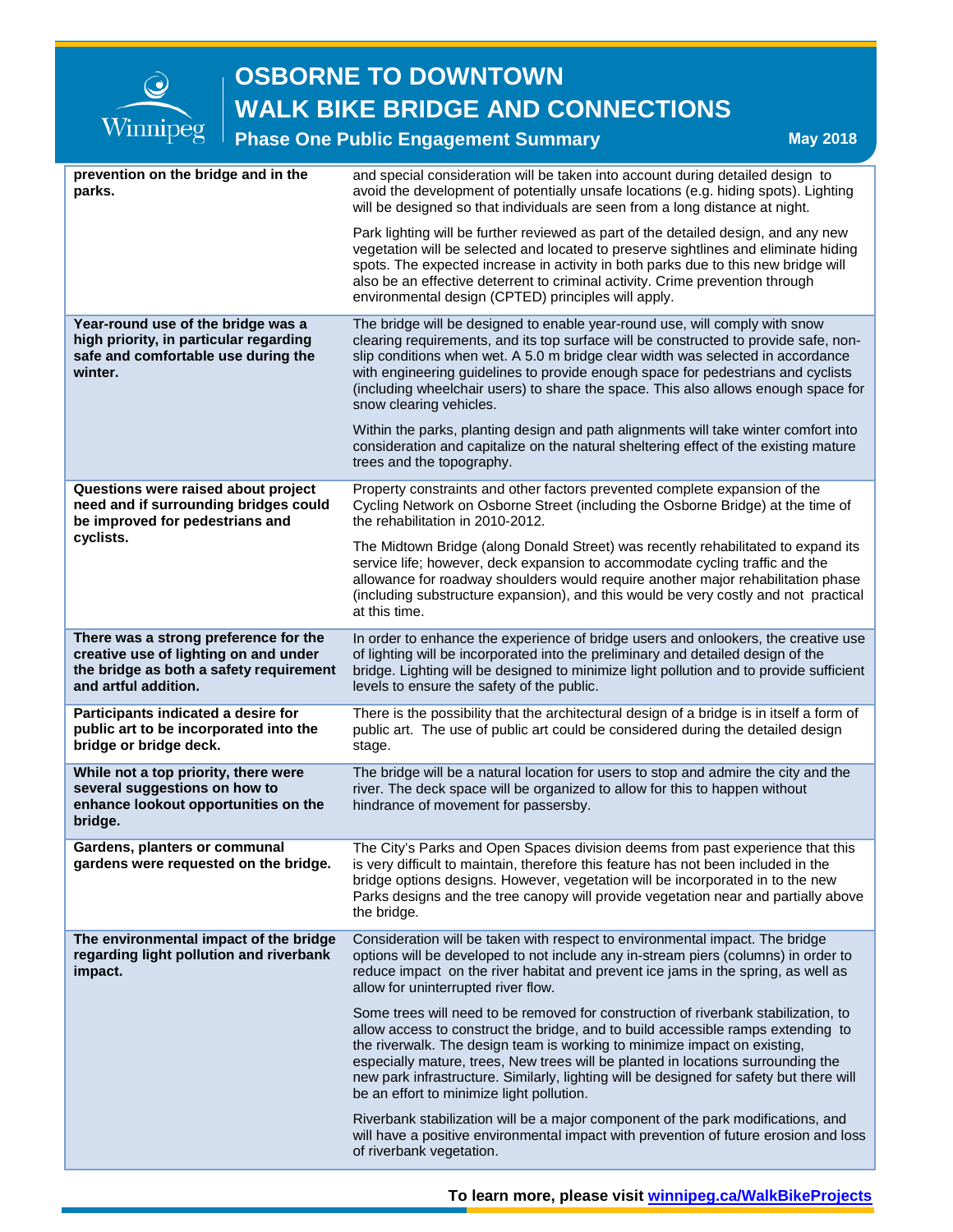

#### **Phase One Public Engagement Summary May 2018**

| In regards to parks, there is a high<br>community value on preserving<br>neighbourhood greenspace.                                                                           | This is a rare opportunity for a new crossing to also be a link between two parks.<br>The intent is to use this project to make improvements to parks based on<br>community input and need. Impact of park improvements on heritage trees will be<br>minimized in both parks while newly planted trees will aim to achieve no net loss of<br>trees on site.                                                                                                                                                                                                                                                                                                                                                                                                                                                                                                                                                                                                           |  |  |  |
|------------------------------------------------------------------------------------------------------------------------------------------------------------------------------|-----------------------------------------------------------------------------------------------------------------------------------------------------------------------------------------------------------------------------------------------------------------------------------------------------------------------------------------------------------------------------------------------------------------------------------------------------------------------------------------------------------------------------------------------------------------------------------------------------------------------------------------------------------------------------------------------------------------------------------------------------------------------------------------------------------------------------------------------------------------------------------------------------------------------------------------------------------------------|--|--|--|
| <b>MCFADYEN PARK</b>                                                                                                                                                         |                                                                                                                                                                                                                                                                                                                                                                                                                                                                                                                                                                                                                                                                                                                                                                                                                                                                                                                                                                       |  |  |  |
| In McFadyen Park the tennis courts<br>were noted as being well used.                                                                                                         | Re-configuration and upgrading of the tennis courts will include new surface and<br>fencing.                                                                                                                                                                                                                                                                                                                                                                                                                                                                                                                                                                                                                                                                                                                                                                                                                                                                          |  |  |  |
| Respondents noted the park was a<br>great place for children.                                                                                                                | McFadyen Park redevelopment is aimed at improving the most popular elements of<br>the current park, such as the playground and tennis courts, grouping them and<br>bringing them closer to the street for enhanced vibrancy and ease of access.<br>Underutilized or ageing facilities like the wading pool are in most cases replaced or<br>reconfigured in a new location within the two parks. In McFadyen Park, a new<br>expanded playground with seating areas, structures and naturalized play are<br>proposed. Structures will include items like swing sets, slides, climbing bars etc.<br>Natural play components will include items such as plants, logs, water, sand,<br>climbing boulders, hills and trees. These components will represent the larger wild<br>'riverbank' environment in a safe and manageable way, while facilitating imaginative<br>and explorative play. The fence will also deter children from running across<br>Assiniboine Avenue. |  |  |  |
| Desire for improved park lighting                                                                                                                                            | Lighting will be added to the pathways leading to the pedestrian bridge and the<br>accessible ramp to the riverbank.                                                                                                                                                                                                                                                                                                                                                                                                                                                                                                                                                                                                                                                                                                                                                                                                                                                  |  |  |  |
| <b>FORT ROUGE PARK</b>                                                                                                                                                       |                                                                                                                                                                                                                                                                                                                                                                                                                                                                                                                                                                                                                                                                                                                                                                                                                                                                                                                                                                       |  |  |  |
| Most popular activities within the<br>park were walking, visiting with<br>children and use of the spray pad.                                                                 | The new design respects and works within the historic trail pattern, while<br>recommending sensitive upgrades to the ageing play equipment, and a significant<br>expansion and upgrade to the popular spray pad, which was near capacity and will<br>now be servicing neighbourhoods on both sides of the river. The design also includes<br>upgrades to three playgrounds with new structures and naturalized play. Structures<br>will include items like swing sets, slides, climbing bars etc. to replace ageing / dated<br>equipment. Natural play components will include items such as plants, logs, water,<br>sand, mud, climbing boulders, hills and trees. These components will represent the<br>larger wild 'riverbank' environment in a safe and manageable way, while facilitating<br>imaginative and explorative play.                                                                                                                                  |  |  |  |
| <b>Respondents wanted better access</b><br>to riverbank                                                                                                                      | New accessible path and ramp to provide barrier-free access to a potential new dock<br>location at the river will be designed. New river edge dock for fishing, canoe launch,<br>potential water taxi stop in summer and access to river trail in winter is being<br>considered at this time. New rip-rap blanket to prevent bank erosion is part of the<br>design.                                                                                                                                                                                                                                                                                                                                                                                                                                                                                                                                                                                                   |  |  |  |
| Several comments noted that Fort<br>Rouge Park could have a better<br>connection to Osborne Village                                                                          | Improved park street-front appearance with ornamental fencing and contemporary<br>park signs will be designed. This fence will also act as a safety feature for visitors,<br>providing a barrier between the park and River Avenue.                                                                                                                                                                                                                                                                                                                                                                                                                                                                                                                                                                                                                                                                                                                                   |  |  |  |
| <b>CYCLING AND PEDESTRIAN CONNECTIONS</b>                                                                                                                                    |                                                                                                                                                                                                                                                                                                                                                                                                                                                                                                                                                                                                                                                                                                                                                                                                                                                                                                                                                                       |  |  |  |
| Of the preferred walking and cycling<br>routes noted by participants, there<br>were several locations along<br><b>Osborne Street that were commonly</b><br>deemed as unsafe. | Input around safety will be used when considering the preferred route and CPTED<br>elements. The proposed pedestrian and cycling bridge from Fort Rouge Park to<br>McFadyen Park and neighbourhood greenway on Scott Street, as well as the existing<br>neighbourhood greenway on Nassau Street, will provide alternative north-south<br>routes so Osborne Street can be avoided.                                                                                                                                                                                                                                                                                                                                                                                                                                                                                                                                                                                     |  |  |  |
| The public identified "key<br>connections" in Osborne Village:<br><b>Confusion Corner, River</b><br><b>Avenue/Osborne Street and Fort</b><br><b>Rouge Park</b>               | The conceptual route options developed connect to Fort Rouge Park and River<br>Avenue/Osborne Street. Confusion Corner is connected to the pedestrian and<br>cycling network by the Pembina Highway protected bicycle lanes and Donald Street<br>off-street path.                                                                                                                                                                                                                                                                                                                                                                                                                                                                                                                                                                                                                                                                                                     |  |  |  |